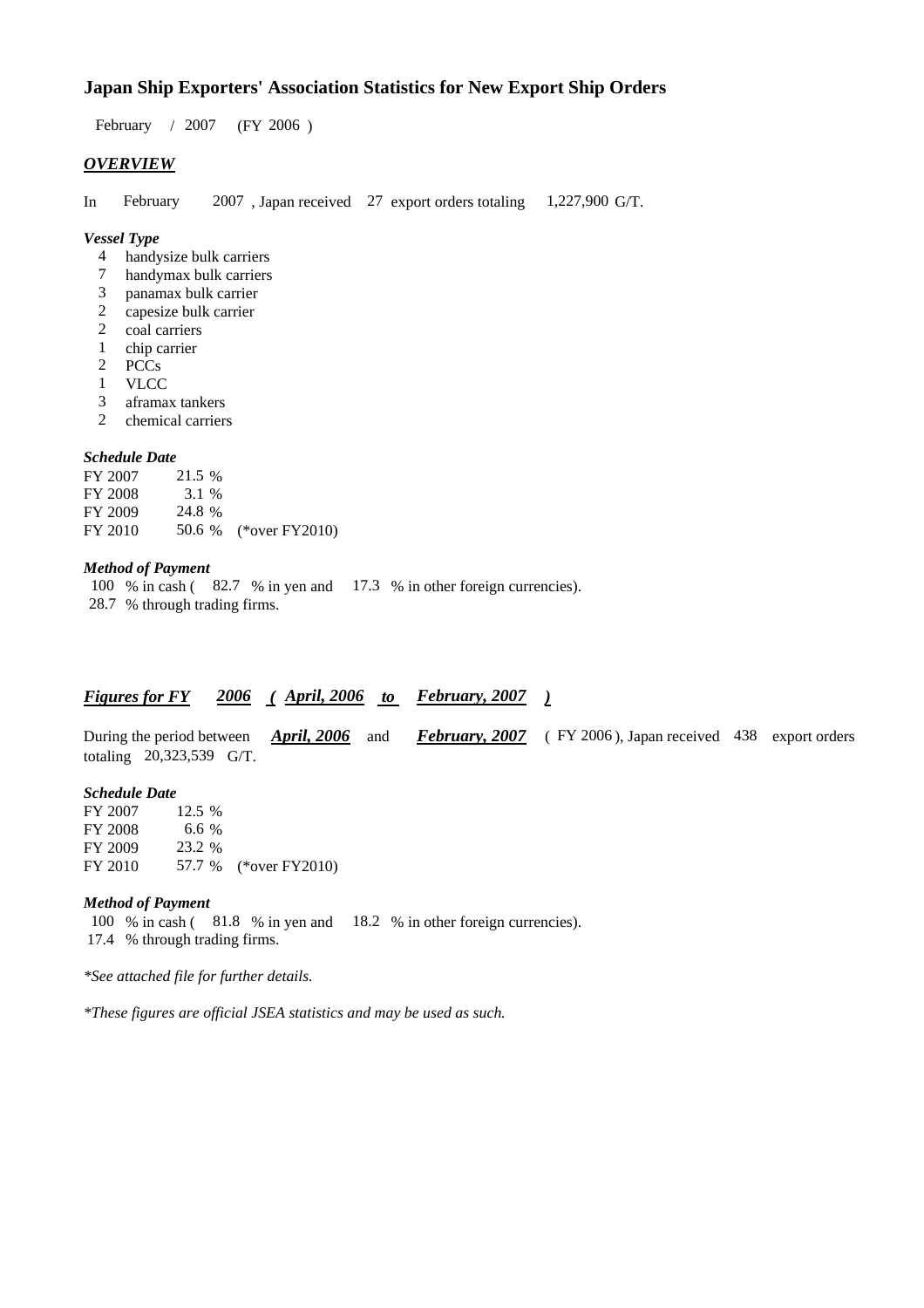### New Export Orders Placed in February 2007 (FY 2006) Based on Fiscal Year

FY 2006 / FY2005 (%)  $| * 100.4 | 109.9 | 461.7 | 253.4 | 43.3 | 99.0 | 157.4 | * 75.3$ In CGT 9,498,293 4,476,159 2,807,492 1,677,331 207,284 544,063 9,712,329 751,347

No. G/T No. G/T No. G/T No. G/T No. G/T No. G/T No. G/T No. G/TGeneral Cargos | 31| 795,950|| 17| 238,240| 2| 34,700| 8| 795,200| 1| 17,200| 0| 28| 1,085,340|| 1| 17,200 Bulk Carriers | 262 | 11,659,326 | 137 | 5,596,980 90 | 5,263,480 | 43 | 1,733,250 9 | 295,740 21 | 885,550 300 13,775,000 30 1,181,290 Tankers | 136| 6,187,410|| 56| 3,053,049| 32| 1,479,050| 13| 503,050| 3| 85,700| 6| 342,350| 110| 5,463,199|| 9| 428,050 Combined Carriers 0 0 0 0 0 0 0 0 0 0 0 0 0 0 0 0Others | 1 | 7,000 || 0 || 0 || 0 || 0 || 0 || 0 || 0 || 0 || 0 || 0 || 0 || 0 Total 430 18,649,686 210 8,888,269 124 6,777,230 64 3,031,500 13 398,640 27 1,227,900 438 20,323,539 40 1,626,540 Apr 05 to Mar 06 Apr 06 to Oct 06 November 2006 December 2006 January 2007 February 2007 Apr 06 to Feb 07 Jan 07 to Feb 07 Description

*Figures for shipbuilding orders of 500 G/T and over for export as steel vessels placed with JSEA members are covered.*

\*FY 2005/FY2004

\*\*Calendar Year 2005

JSEA (March 2007)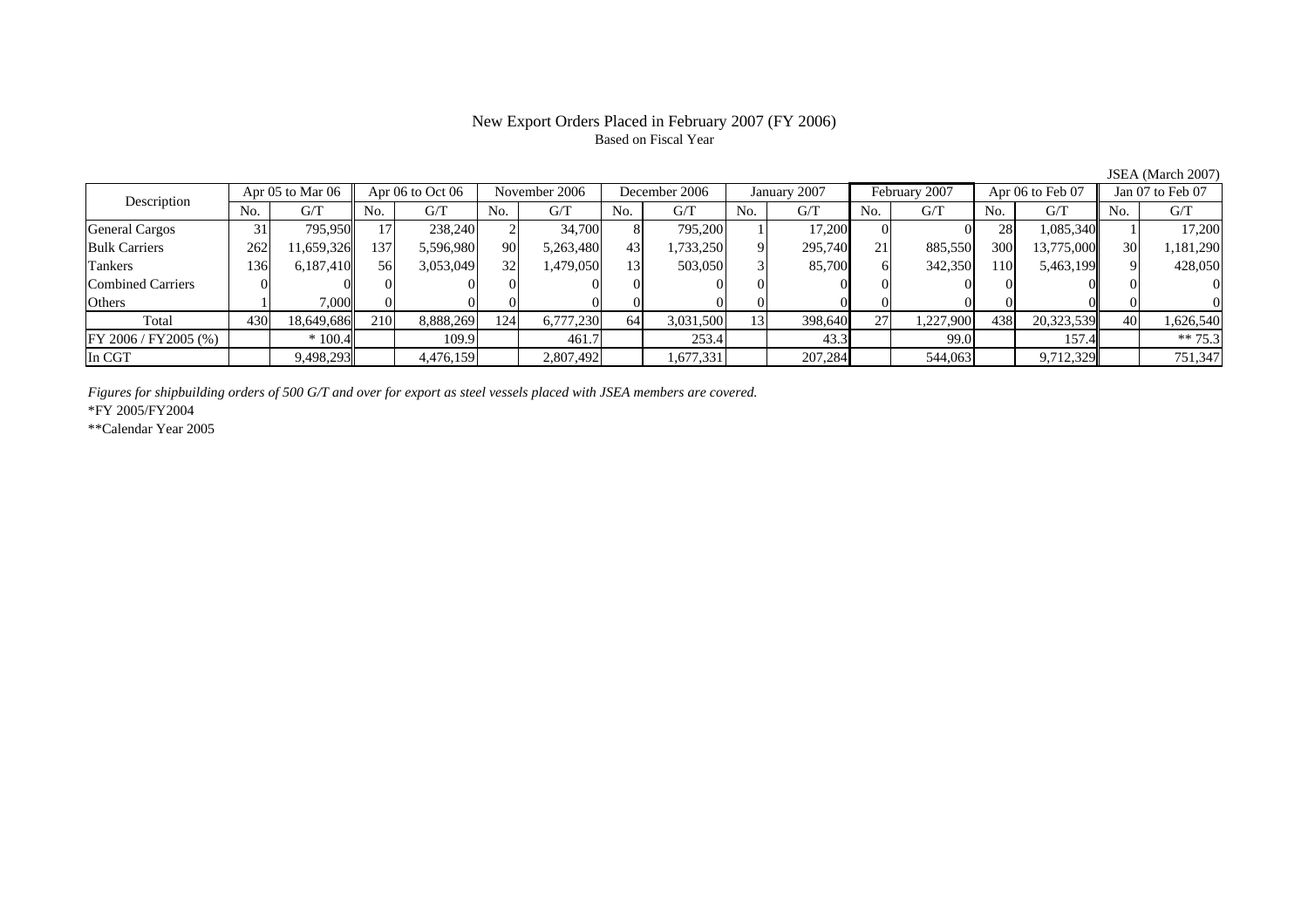# Based on Fiscal Year

No. I G/T II No. I G/T II No. I G/T II No. I G/T G/T II No. I G/T II No. I G/T II No. I G/T II No. I G/T II No  $\mathrm{G}/\mathrm{T}$ General Cargos ( 25 956,448 13 532,540 2 118,834 1 75,246 4 134,228 2 31,967 22 892,815 6 166,195 Bulk Carriers 221 9,620,117 129 5,902,931 20 875,796 11 499,658 26 1,266,675 11 552,055 197 9,097,115 37 1,818,730 Tankers 70 4,513,850 41 2,749,343 5 339,722 5 343,154 9 526,380 3 99,952 63 4,058,551 12 626,332 Combined Carriers 0 0 0 0 0 0 0 0 0 0 0 0 0 0 0 0Others | 0 | 0 | 0 | 0 | 0 | 0 | 0 | 0 | 0 | 0 | 0 | 0 Total 316 15,090,415 183 9,184,814 27 1,334,352 17 918,058 39 1,927,283 16 683,974 282 14,048,481 55 2,611,257 FY 2006 / FY2005 (%) \* 112.2 113.4 105.1 126.2 107.2 53.4 106.6 \*\* 84.8 In CGT | | 7,200,302 | | 4,305,714 | | 681,923 | | 433,677 | | 838,078 | | 327,880 | | 6,587,272 | | 1,165,958 Description Apr 05 to Mar 06 | Apr 06 to Oct 06 | November 2006 | December 2006 | January 2007 | February 2007 | Apr 06 to Feb 07 || Jan 07 to Feb 07

*Deliveries of new shipbuilding orders of 500 G/T and over for export as steel vessels placed with JSEA members are covered.*

\*FY 2005/FY2004

\*\*Calendar Year 2005

JSEA (March 2007)

# Export Ships Delivered in February 2007 (FY 2006)